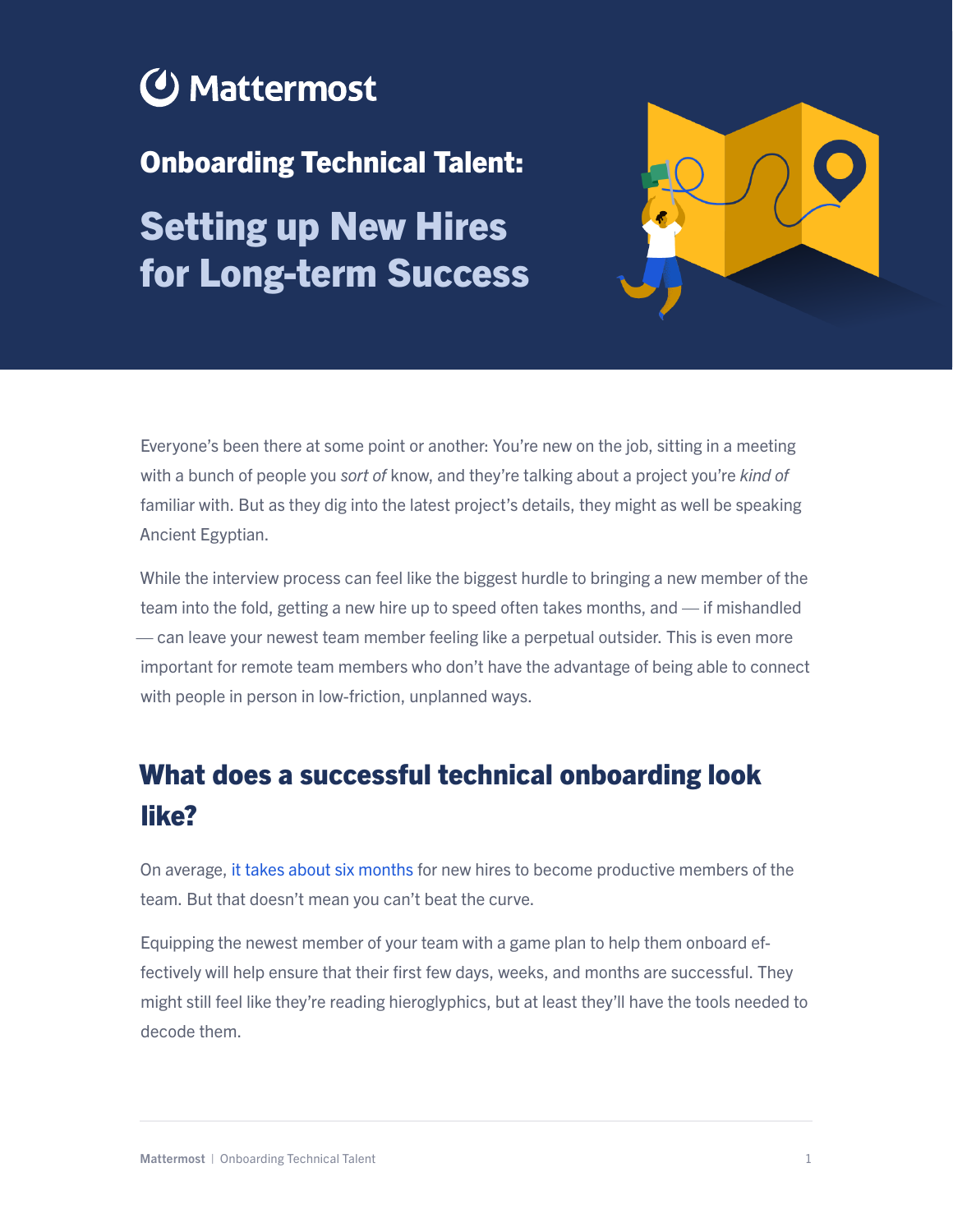

#### Why it's important

Developers want to build things. The first few days and weeks can be a lot of training sessions, paperwork, and getting-up-to-speed work that doesn't feel productive.

Giving them the opportunity to get their hands on the code and start contributing is one of the best ways to make them feel welcome out of the gate.

#### Putting it into practice

- $\boxtimes$  Set small goals that ramp up
- $\boxtimes$  Give them time and permission to start working on things
- $\boxtimes$  Get them involved in processes and workflows early
- $\boxtimes$  Provide documentation so they can self-start



#### Why it's important

Your candidate met a handful of people during their interviews. Now it's time to really make them feel like part of the group — not just a guest.

Create space for them to get to know their new team both 1-on-1s and in larger team settings, especially in less structured forums than existing meetings. If you don't already have regular team lunches, happy hours, or game nights, now might be a great time to start a new tradition!

*"Communities of practice play a huge role in assimilating new engineers.Connecting new hires to relevant communities of practice helps to quickly create a sense of belonging and share knowledge."* 

*— Gartner, Inc., "How to Create a Frictionless Onboarding Experience for Software Engineers," Manjunath Bhat & Thomas Murphy, 17 February 2021*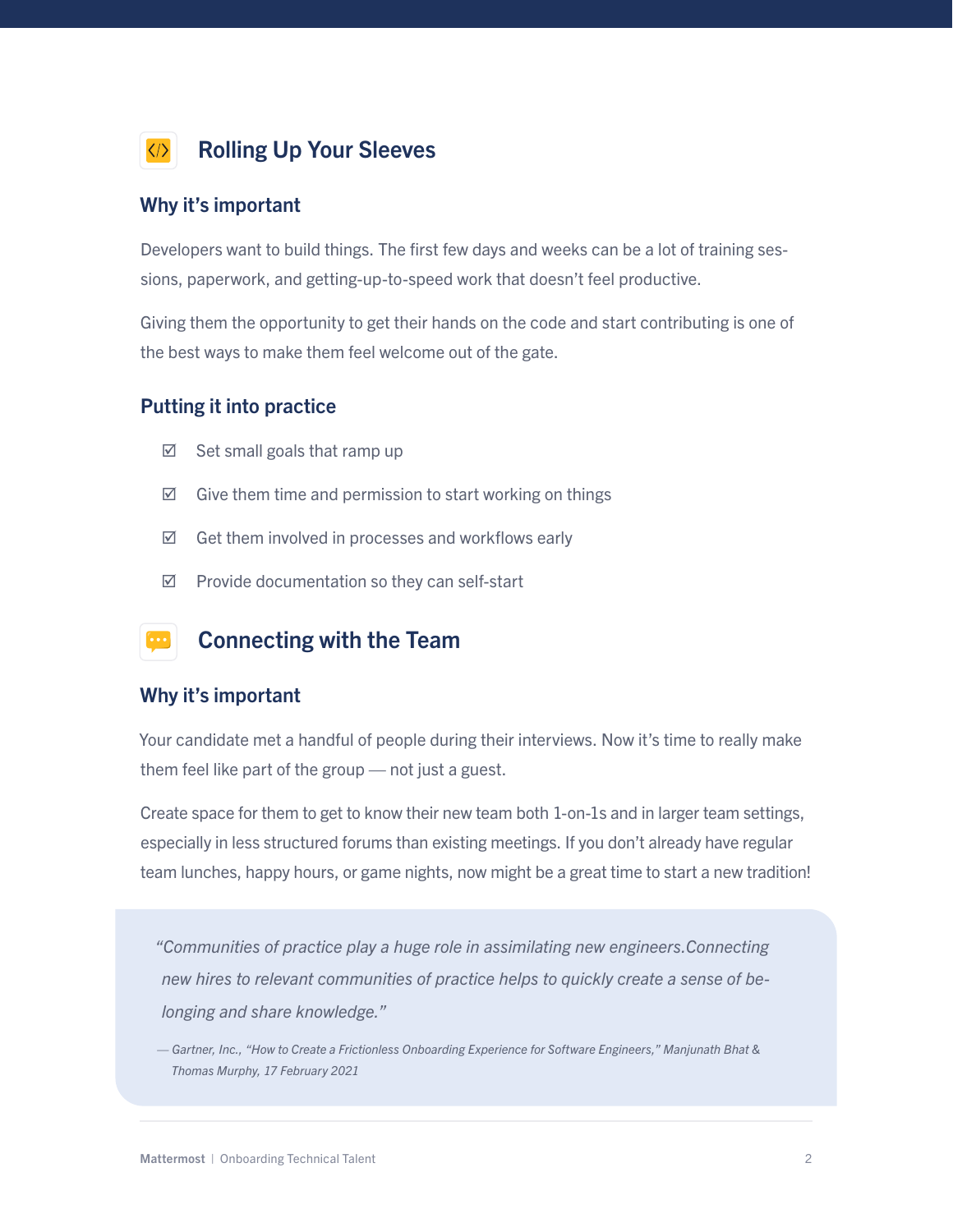#### Putting it into practice

- $\boxtimes$  Set up 1-on-1s with peers, managers, and mentors
- $\boxtimes$  Have hiring "buddies" for the first few weeks
- $\boxtimes$  Hold dedicated "welcome" meetings or sections during existing meetings
- $\boxtimes$  Create regular events for the team to socialize

## Knowing Where to Find "Stuff"

#### Why it's important

Visibility into processes, workflows, and historical information makes all the difference between feeling like the "new kid" and an old pro. After all, most folks don't want to spend their time endlessly searching for information or guessing on the right way to get things done.

Make sure that new members of the team have everything they need to work productively starting on day one.

#### Putting it into practice

- $\boxtimes$  Provide a clear onboarding roadmap with links to key information
- $\boxtimes$  Prioritize keeping processes documented and easy to find
- $\boxtimes$  Encourage communication in public channels rather than DMs

## Technical Onboarding Playbook

No matter what role your new hire is onboarding for, there are a lot of moving parts involved in bringing a new person onto your team. Luckily, a clearly documented, well-defined onboarding process can make that transition a little less overwhelming for everyone.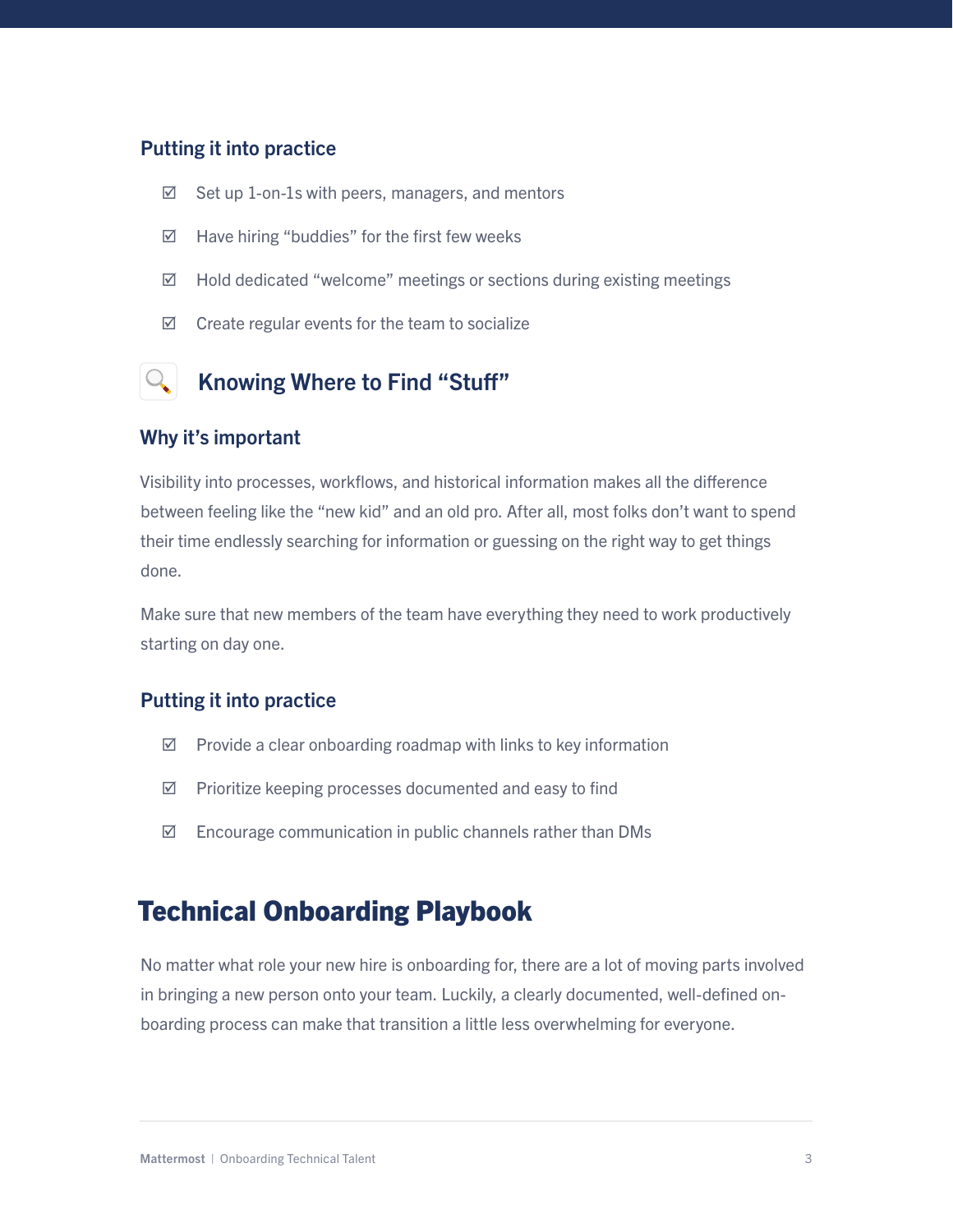Every organization's onboarding processes will be a little different, but there's a common pathway for success for most technical teams. Check out our Technical Onboarding Playbook — based on [the one we use here at Mattermost](https://handbook.mattermost.com/operations/workplace/people/working-at-mattermost/onboarding/engineer-onboarding) to onboard new members of the Engineering team — to learn what the first four months can look like for a new developer.

### Week 1: Focus on environment setup and introductions

- $\Box$  Set up equipment and environment
	- *Get your hardware and set up dev environments, clone the repo, and set up accounts. Expense any equipment needed and finish HR setup.*
- $\Box$  Meet the team
	- *Meet with a different team member for 30 minutes each day*
- $\Box$  Meet with your dev lead
	- *Meet for at least 10–15 minutes each day*
- $\Box$  Attend weekly team/company meetings to get the feeling for them
	- *Sprint planning, company all-hands, dev meetings, dev hangouts, etc.*
- $\Box$  Join important messaging channels and project boards
- $\Box$  Read and understand the org's core values
- $\Box$  Work on 1–3 small tickets to get used to dev processes
- $\Box$  Introduction at the R&D meeting

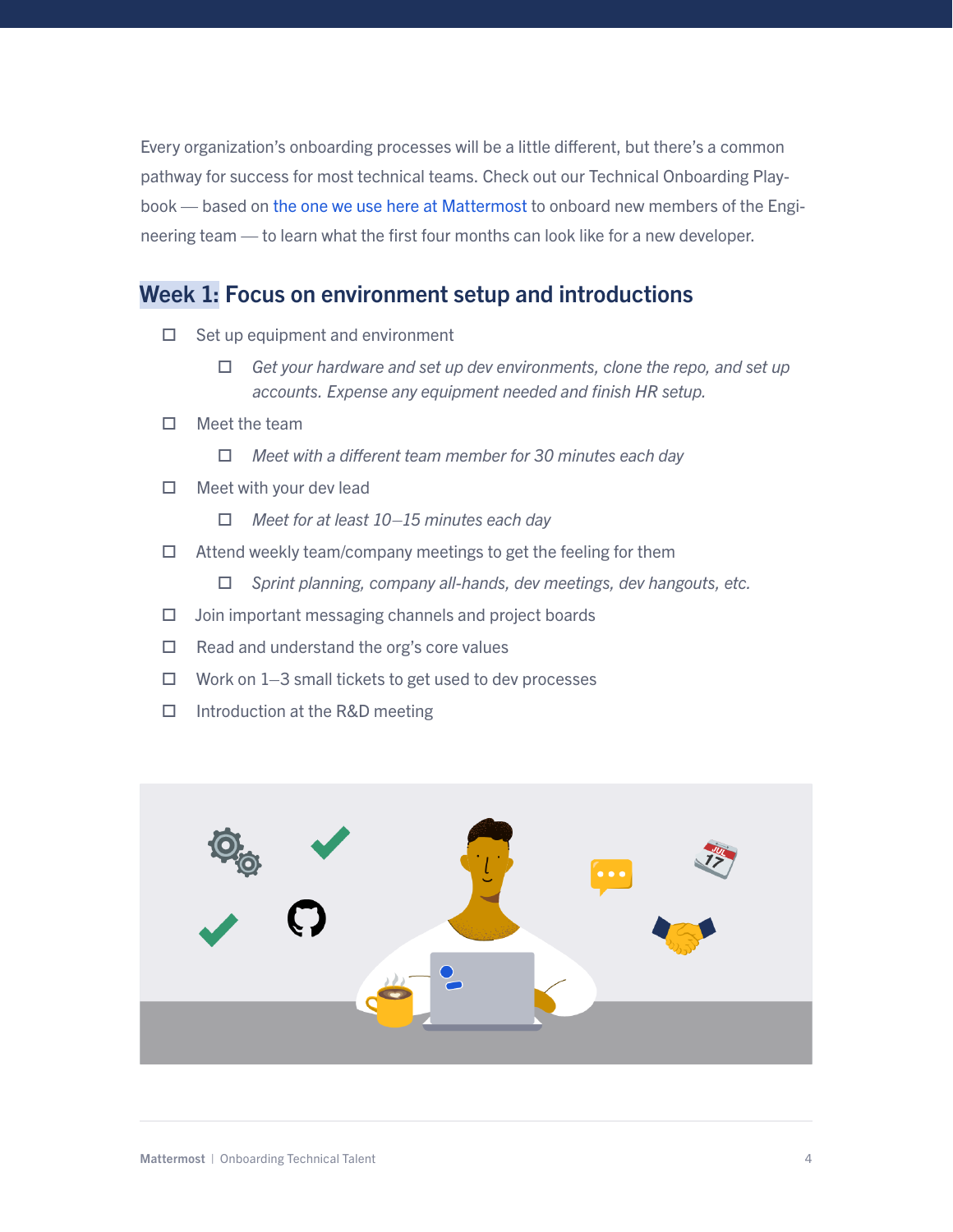### Week 2: Focus on digesting information dump

- $\Box$  Continue getting used to processes and workflows
	- *Attend some spec/design/technical meetings; your dev lead should send you invites to these meetings*
	- *Do some code reviews; your dev lead should assign you to some*
- $\Box$  Introduction meetings with a different team member each day
- $\Box$  Mentor for the week is a senior teammate
- $\Box$  Meet with dev lead 2–3 times in the week and review company values
- $\Box$  Work on 1–3 small tickets
- $\Box$  Introduction at the company all-hands

### Weeks 3–4: Focus on solidifying role in the team

- $\Box$  Start taking a more active role as a member of your dev team
- $\Box$  Begin to participate in some spec/design/technical meetings
	- *Provide feedback/ask questions, have an active role in the meetings*
- $\Box$  Mentor for each week is a different teammate
- $\Box$  Start regular 1-on-1s with dev lead
- Work on some medium-sized tickets

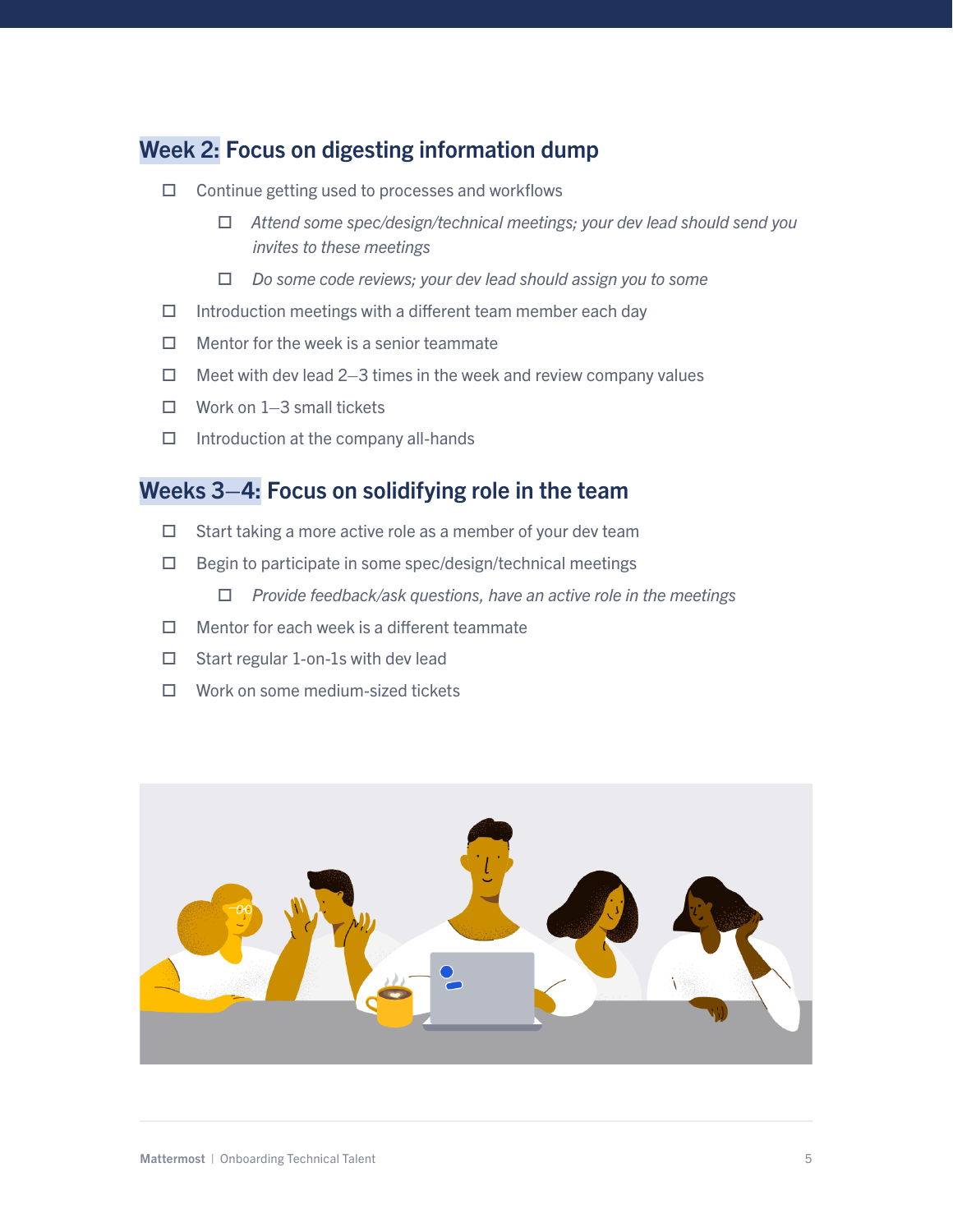### Weeks 5–8 (Month 2): Work on your first project as dev owner

- $\Box$  Begin work on your first relatively large task and be the dev owner of it
- $\Box$  Act as the dev owner in the spec/design/technical meetings
- $\Box$  Write up a brief technical specification if necessary
- $\Box$  Work on small/medium tickets each sprint alongside the larger task

### Weeks 9–11 (Month 3): Work on more and/or larger projects as dev owner

- $\Box$  Take what you learned being dev owner on your first project and improve upon it
- $\Box$  Act as dev owner and write technical specs for more and larger projects
- $\Box$  Work on small/medium tickets to fill in gaps
- $\Box$  Complete deliverables in a more timely fashion
- Attend a "Tech Moonshots" developer meeting

### Week 12: Informal performance evaluation

- $\Box$  Dev lead will give you your performance evaluation
- $\Box$  A self-survey will be sent to you
- $\Box$  Surveys will be sent out to your peers and you are:
	- *Evaluated on what's being done well, what could be improved*
	- *Evaluated on core values*

### Weeks 13–16 (Month 4): Act on your performance evaluation and focus on broader engagement

- $\Box$  Begin acting on any feedback given during the performance evaluation
- $\Box$  Start taking a more active role in the community and customer engagement
	- *Proactively answer questions in channels*
	- *Create Help Wanted tickets*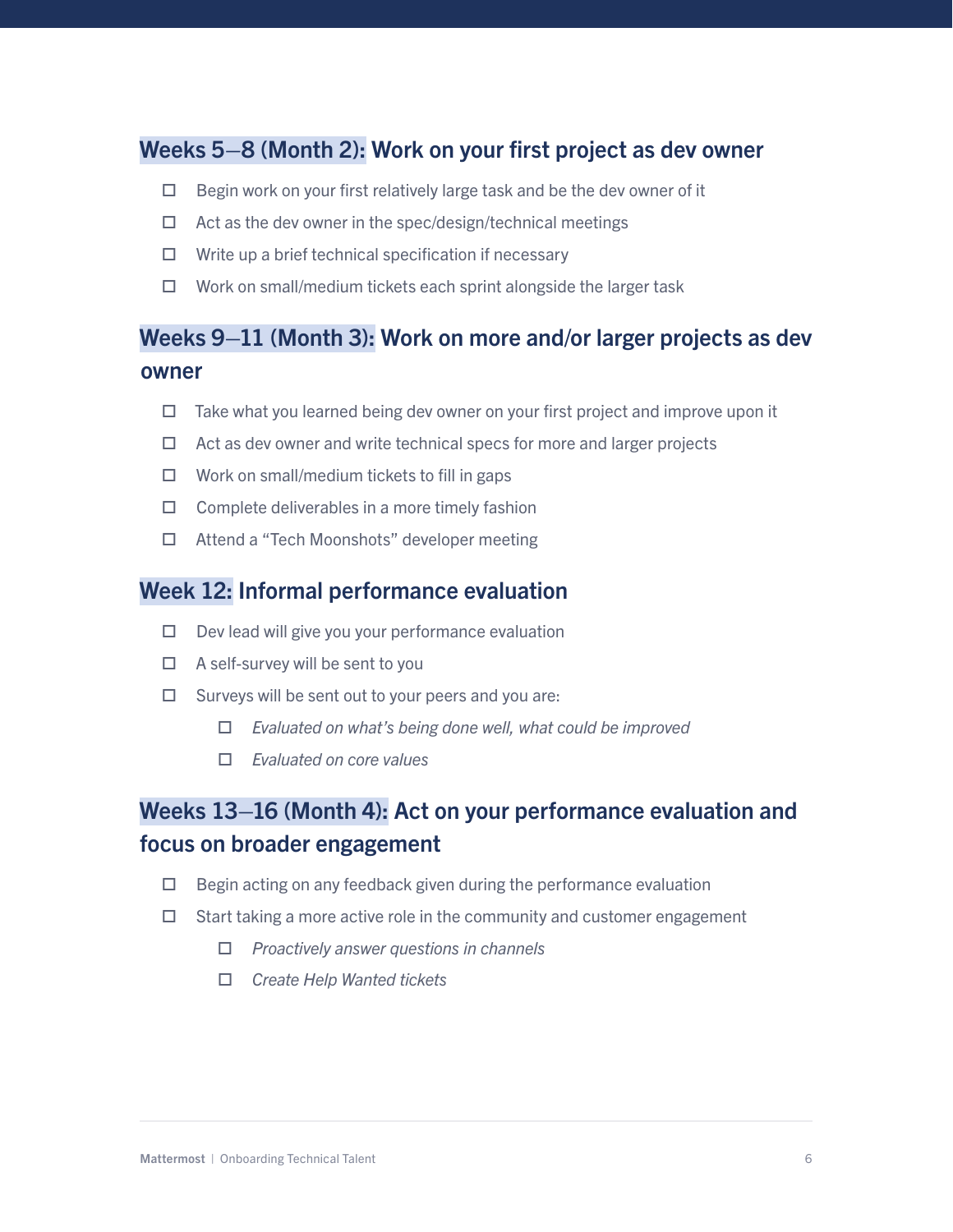### THE BOTTOM LINE

## Lay the groundwork for success

Your newest team member wants to start making meaningful contributions right away, and it's your job to give them everything they need to hit the ground running. The right tools and onboarding processes are essential to getting people up to speed and working quickly, which helps set the stage for a happier, more productive team in the long run.



Create a roadmap to success. Your new hire has a lot of catching up to do. Make it easy for them to navigate your organization with clear documentation, checklists, and tutorials.



Prioritize relationship-building (especially for remote teams!). The first few months can be an information overload, and finding a connection with team members can mean the difference between sinking and swimming. Plug your new hire into the existing team both as a group and one-on-one.



Establish check-ins early on. Your new hire might be eager to dig in. But that doesn't mean you should let them tackle every challenge on their own. Check in with them on a regular basis to make sure they're on track.